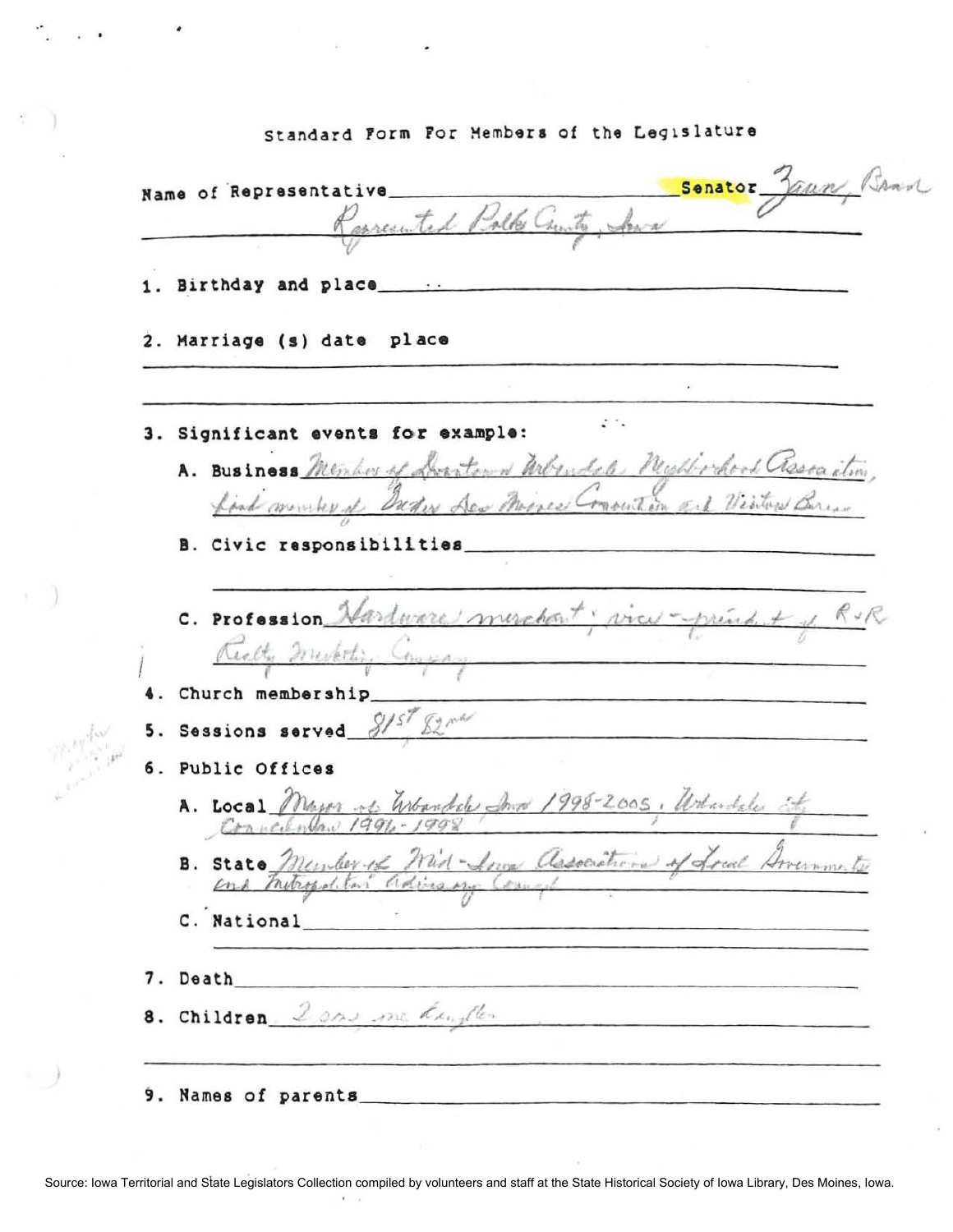$\mathcal{D}^{\prime}$ **10.** Education \_\_\_\_\_\_\_\_\_\_\_ \_  $\hat{\alpha}$ **11.** Degrees \_\_\_\_\_\_\_\_\_\_\_\_\_\_\_\_ \_\_\_  $\sim$ **12. Other applicable** information \_\_\_\_\_\_\_\_\_\_\_\_\_\_\_\_\_\_ \_  $\frac{1}{2}$  $\bar{\chi}$  $\frac{1}{\epsilon}$ - Vit -------------------------  $\sim$ and the company of the company ----------

Jann, Brad

 $\mathcal{L}$  $\mu$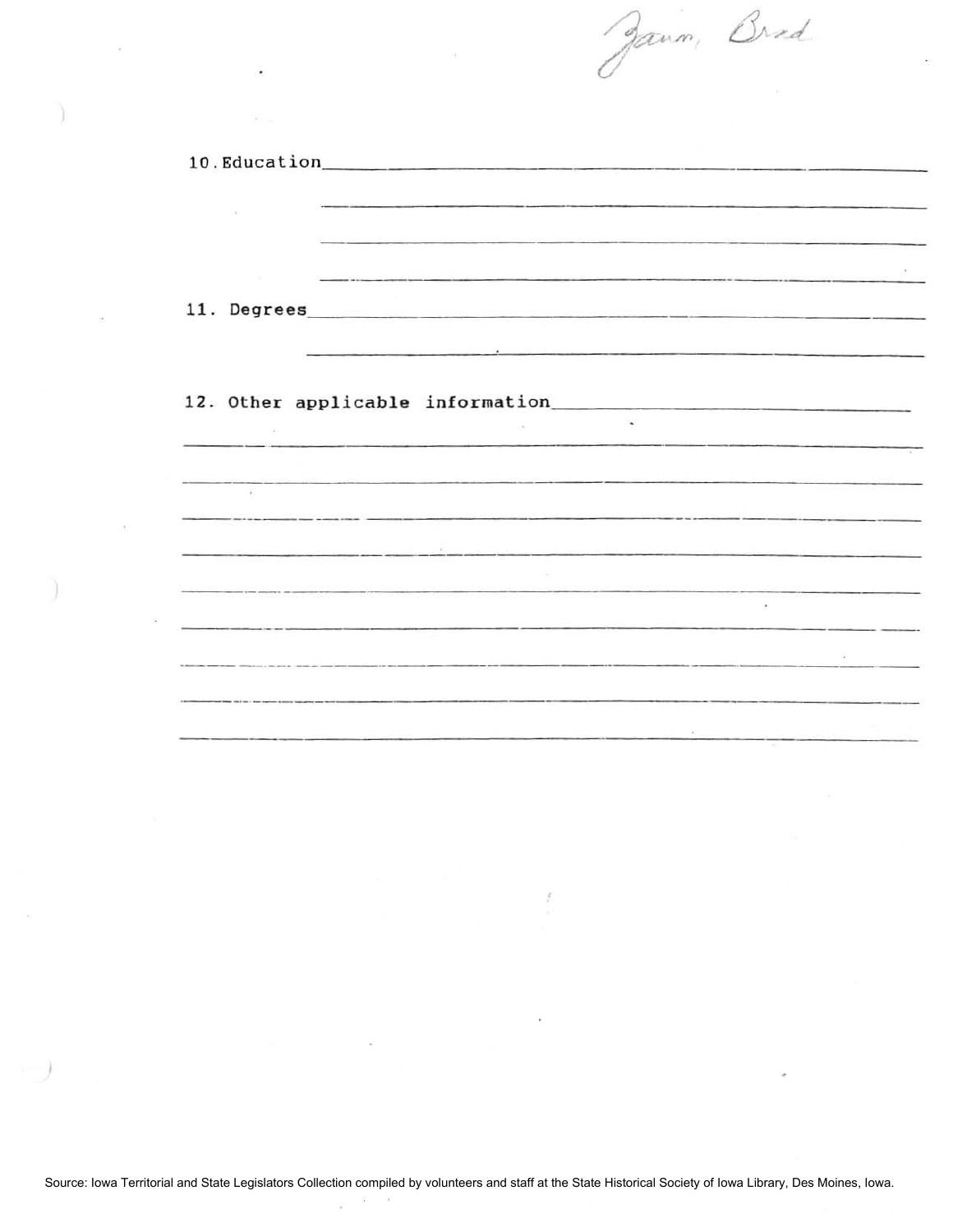ZANN BrAD

# Sources Log For Legislation Entries

## Applicability

\*. . .

| Source | Non Applicable Applicable Information obtained |           |  |
|--------|------------------------------------------------|-----------|--|
|        | Minal Regenter 2005-2006, p. 44                |           |  |
|        |                                                |           |  |
|        |                                                |           |  |
|        |                                                | $\bullet$ |  |
|        |                                                |           |  |
|        |                                                |           |  |
|        |                                                |           |  |
|        |                                                |           |  |
|        |                                                |           |  |
|        |                                                | v         |  |
|        |                                                |           |  |
|        |                                                |           |  |
|        |                                                |           |  |
|        |                                                |           |  |
|        |                                                |           |  |
|        |                                                |           |  |
|        |                                                |           |  |
|        |                                                |           |  |
|        |                                                |           |  |
|        |                                                | ×         |  |
|        |                                                |           |  |
|        |                                                |           |  |
|        |                                                |           |  |
|        |                                                |           |  |
|        |                                                |           |  |
|        |                                                |           |  |
|        |                                                |           |  |
|        |                                                |           |  |
|        |                                                |           |  |

Source: Iowa Territorial and State Legislators Collection compiled by volunteers and staff at the State Historical Society of Iowa Library, Des Moines, Iowa.